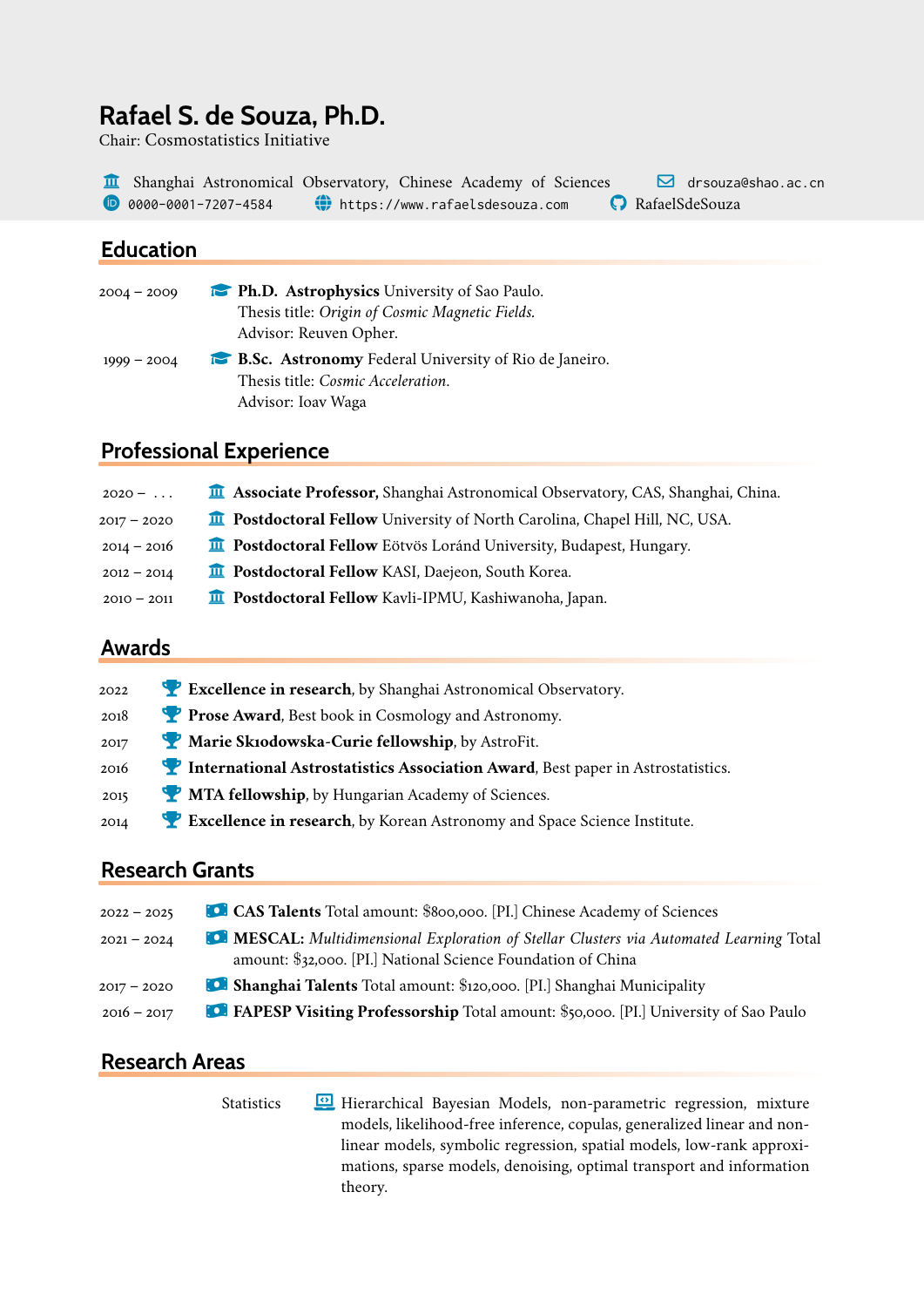# **Research Areas (continued)**

| Machine Learning            | Supervised, unsupervised and active learning, convolutional neural net-<br>works, variational auto-encoders, manifold learning, graph theory, in-<br>formation visualization. |
|-----------------------------|-------------------------------------------------------------------------------------------------------------------------------------------------------------------------------|
| Galactic Astrophysics       | Open Clusters, young stellar objects, variable stars.                                                                                                                         |
| Extra-galactic Astrophysics | Extra-galactic Globular Clusters, Nuclear Star Clusters, Galaxy Evolu-<br>tion, IFS data, gravitational waves.                                                                |
| Cosmology                   | Type Ia Supernova Cosmology, cosmic web, large-scale structures, cos-<br>mological simulations.                                                                               |
| <b>Nuclear Astrophysics</b> | <b>E</b> Bayesian estimation of nuclear reaction cross sections, astrophysical S-<br>factors.                                                                                 |

### **Coding Skills**

 $\leftrightarrow$  R, Python, Torch, ETEX, Stan, JAGS, SQL, Keras, Ti $kZ$ ...

### **Science Fiction**

Apr 14, 2022 **Beyond the Rainbow**, Xuenan Cao & Rafael S. de Souza – "The story reflects the daily reality of apathy, stimulant abuses, and toxic competitions." [https://www.wattpad.com/story/](https://www.wattpad.com/story/307604331-beyond-the-rainbow) [307604331-beyond-the-rainbow](https://www.wattpad.com/story/307604331-beyond-the-rainbow)

### **In the Media**

| Aug 17, 2021 | <b>EE Astronomers Find a Break in One of the Milky Ways Spiral Arms, NASA Press Release,</b><br>https://www.nasa.gov/feature/jpl/astronomers-find-a-break-in-one-of-the-<br>milky-way-s-spiral-arms           |
|--------------|---------------------------------------------------------------------------------------------------------------------------------------------------------------------------------------------------------------|
| Dec 1, 2020  | <b>III Mapping stellar nurseries in the Milky Way, Phys.org, https://phys.org/news/2020-12-</b><br>stellar-nurseries-milky.html                                                                               |
| Dec 2, 2020  | E Mapeando viveros estelares en la Vía Láctea, europapress, https://www.europapress.<br>es/ciencia/astronomia/noticia-mapeando-viveros-estelares-via-lactea-<br>20201202111012.html                           |
| Jun 26, 2017 | El Astronomia: Computação Galáctica, Folha de S.Paulo, https://mensageirosideral.<br>blogfolha.uol.com.br/2017/06/26/astronomia-computacao-galactica/                                                         |
| Apr 28, 2015 | <b>EE</b> As primeiras supernovas do Universo (The first supernovae in the Universe), Folha de S.Paulo,<br>https://mensageirosideral.blogfolha.uol.com.br/2015/04/28/as-primeiras-<br>supernovas-do-universo/ |

## **Professional Service**

International Astrostatistics Association  $\Box$  Vice-President (2016 – ...) The Cosmostatistics Initiative  $\qquad \qquad \blacksquare$  Chair (2014 – ...)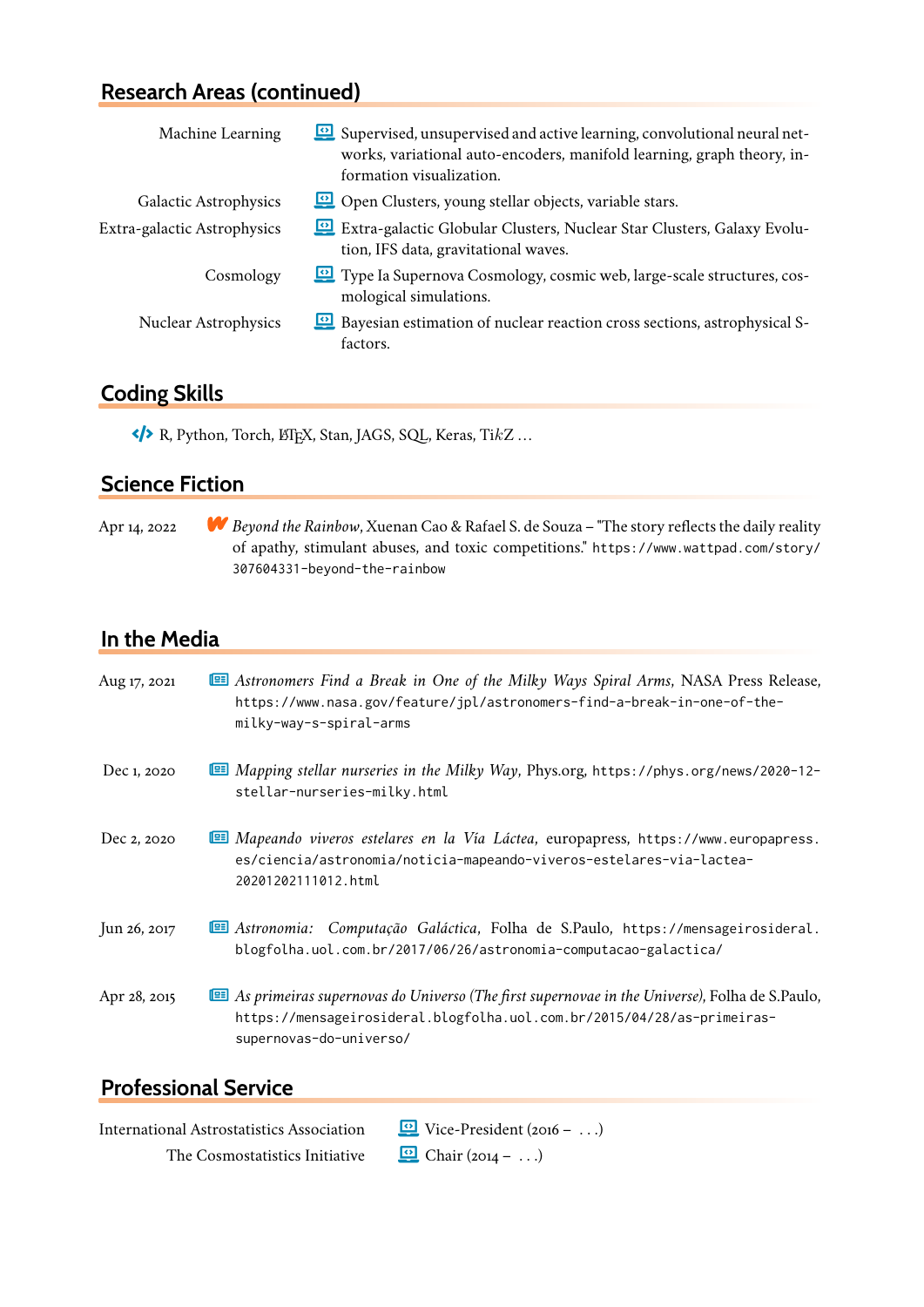## **Professional Service (continued)**

| Panel member   | PhD Defense: Czech Technical University in Prague (2021),<br>University of Sao Paulo, (2020); MS Defense: University of<br>Lisbon (2021), University of Houston (2017)                                                                                                                                                                                 |
|----------------|--------------------------------------------------------------------------------------------------------------------------------------------------------------------------------------------------------------------------------------------------------------------------------------------------------------------------------------------------------|
| Meetings       | Scientific Organizing Committee: Annual COIN Resi-<br>dence Program (2014 – present); European Week of Astron-<br>omy and Space Science, Prague, Czech Republic (2017)                                                                                                                                                                                 |
| Journal Review | Astronomy and Astrophysics; Monthly Notices of the<br>Royal Astronomical Society; Nature; New Astronomy Re-<br>views; Physical Review Letters; Publications of the Astro-<br>nomical Society of Australia; The Astrophysical Journal;<br>The Astrophysical Journal Letters; The Astrophysical Jour-<br>nal Supplement Series; Astronomy and Computing. |

# **(Co-) Supervision Activities**

#### **Graduate Students**

MS 2021– **Quanfeng Xu,** *Project title: " Low-rank factorization with GPU acceleration***", Research** packaged published.

- **Lands** Zhihao Mu, *Project title: "Effects of galaxy morphology on Quenching of galaxies".*
- PhD 2016- 2020 **User-Graduate Maria Luiza Dantas,** *Thesis title: "UV bright red-sequence galaxies: a comparative study between UV upturn and UV weak systems".*

#### **Undergraduate Students**

| $2021 -$     | Vash Gondhalekar, Image segmentation and masking, Research packaged published.                                                                                         |
|--------------|------------------------------------------------------------------------------------------------------------------------------------------------------------------------|
|              | <b>No.</b> Peng Chen, Low-Rank data denosing and reconstruction, Research packaged published.                                                                          |
| 2019, Summer | Renan dos Santos Barbosa, Uncertainty aware principal Components, Research pub-<br>lished in peer reviewed paper. [Remote student from University of Sao Paulo]        |
|              | <b>Tan Hong Kiat, MCMC analysis of</b> ${}^{7}Be(n, p)$ <sup>7</sup> Li. Research published in peer reviewed<br>paper. [Exchange student from University of Singapore] |
| 2018, Summer | Neoh Jun Kai, Nucleosynthesis simulation visualizations. [Exchange student from Uni-<br>versity of Singapore]                                                          |

### **Talks**

#### **Selected Invited Talks**

| Jun 30, 2021 | <b>O</b> Astrostatistics and the pathway to interdisciplinarity, National Observatories of China<br>Colloquium, Beijing, China                           |
|--------------|----------------------------------------------------------------------------------------------------------------------------------------------------------|
| Jul 26, 2019 | <b>O</b> The Cosmostatistics Initiative: How to Catalize Interdisciplinarity, ESO Workshop: Ar-<br>tificial Intelligence in Astronomy, Garching, Germany |
| Sep 02, 2018 | <b>O</b> A review of Statistical methods in the Gaia EraXXX IAU General Assembly, Vienna,<br>Austria                                                     |
| Jul 28, 2018 | <b>O</b> A review of Generalized Linear models in Astronomy Joint Statistical Meetings Van-<br>couver, Canada                                            |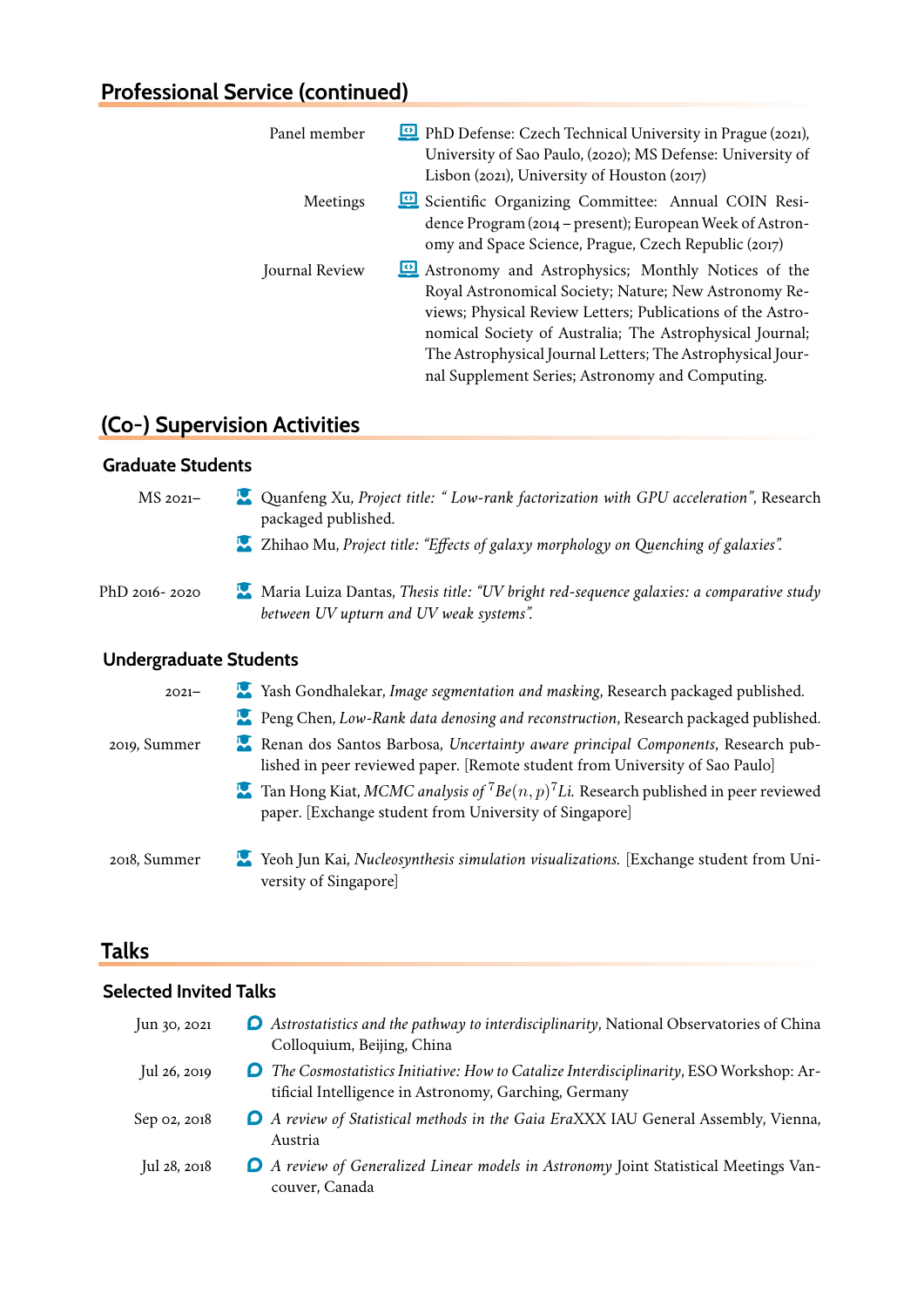## **Talks (continued)**

| Jun 14, 2018   | <b>O</b> Astrostatistics MIAPP, The Extragalactic distance scale in the Gaia era, Munich, Ger-<br>many                                |
|----------------|---------------------------------------------------------------------------------------------------------------------------------------|
| Jun 28, 2017   | <b>O</b> Probabilistic Approach for Galaxy Classification European Weak of Astronomy and<br>Astrophysics Prague, Czech Republic       |
| Jul 26, 2015   | <b>O</b> The Cosmostatistics Initiative World Statistics Congress, Rio de Janeiro, Brazil                                             |
| May 07, 2014   | <b>O</b> Analysis of Multidimensional Astronomical Datasets Bayes Forum-Max Planck Insti-<br>tute for Astrophysics, Garching, Germany |
| Jan 10, 2014   | <b>O</b> Probing the Pop-III IMF Kyung Hee University, Suwon, South-Korea                                                             |
| June 09, 2013  | Detectability of the Pop-III stars Chungnam National University, Daejeon, South-<br>Korea                                             |
| April 19, 2011 | <b>O</b> Cosmic Explosions Hong Kong University, Clear Water Bay, Hong Kong                                                           |
| .              |                                                                                                                                       |

#### **Selected Invited Tutorials**

| Dec $18 - 212017$ | <b>O</b> Bayesian Workshop ESA/Estec, Noordwijk, Netherlands                                             |
|-------------------|----------------------------------------------------------------------------------------------------------|
| Jul 12 – 13, 2016 | <b>O</b> Bayesian Methods for Astrophysics Univ. Fed. Rio Grande do Sul, Porto Alegre, Brazil            |
| May 22 – 24, 2016 | <b>O</b> Bayesian Methods for Astrophysics Astronomical Data Analysis Summer School, Cha-<br>nia, Greece |

### **References**

| Prof. Eric Feigelson    | $\mathbf{u}$ Penn State University $\mathbf{v}$ e5f@psu.edu                              |
|-------------------------|------------------------------------------------------------------------------------------|
| Prof. Jogesh Babu       | $\mathbf{\overline{u}}$ Penn State University $\mathbf{\triangleright}$ babu@psu.edu     |
| Prof. Christian Iliadis | <b>II</b> University of North Carolina at Chapel Hill <b>V</b> iliadis@physics.unc.edu   |
| Prof. Ricardo Vilalta   | $\mathbf{\overline{u}}$ University of Houston $\mathbf{\nabla}$ vilalta@cs.uh.edu        |
| Prof. Benedetta Ciardi  | $\frac{1}{\Box}$ Max Planck Institute for Astrophysics $\Box$ ciardi@mpa-garching.mpg.de |

# **Publications (68 total; 56 major contribution)**

Citations: ∼ 2000 h-index: 24 i10 index: 42

#### **Journal Articles**

- **6 8 de Souza, R. S.**, Quanfeng, X., Shen, S., Peng, C., & Mu, Z. (2022). qrpca: A Package for Fast Principal Component Analysis with GPU Acceleration. *A&C, under review*. �:2206.06797
- **6 7** Delli Veneri, M., **de Souza, R. S.**, Krone-Martins, A., Ishida, E. E. O., Dantas, M. L. L., & Kennamer, N. (2022). How have astronomers cited other fields in the last decade? *Research Notes of the AAS*, *6*(6), 113. � [10.3847/2515-5172/ac74c7](https://doi.org/10.3847/2515-5172/ac74c7)
- **6 6** Gondhalekar, Y., **de Souza, R. S.**, & Chies-Santos, A. L. (2022). galmask: A Python package for unsupervised galaxy masking. *Research Notes of the AAS*, *6*(6), 128. **@ [10.3847/2515-5172/ac780b](https://doi.org/10.3847/2515-5172/ac780b).** 其2206.06787
- **6 5** Kuhn, M. A., Saber, R., Povich, M. S., **de Souza, R. S.**, Krone-Martins, A., Ishida, E. E. O., . . . Zhou, X. (2022). Spectroscopic Confirmation of a Population of Isolated, Intermediate-Mass YSOs. *AJ, under review*. �:2206.04090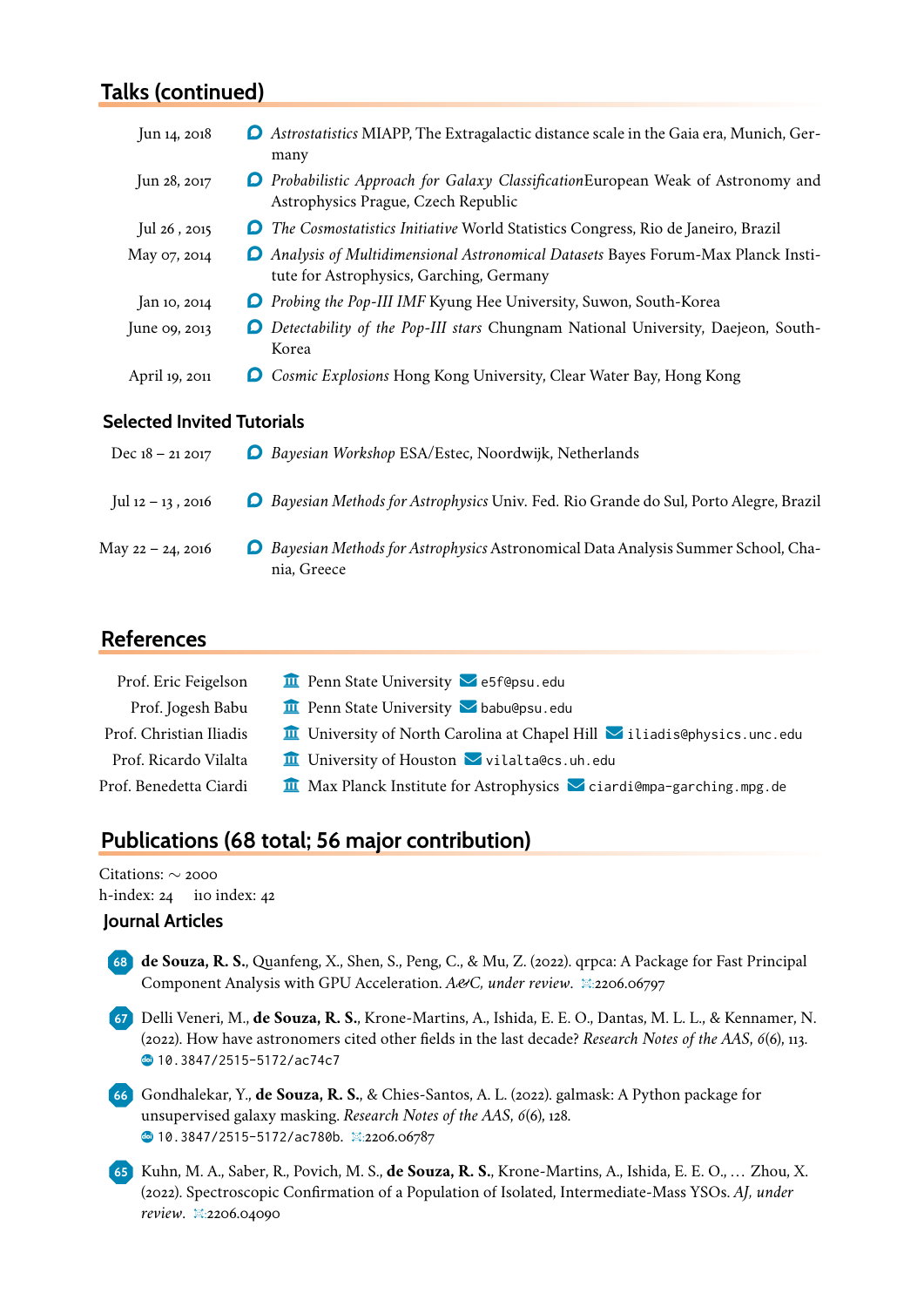**6 4** Chen, P., & **de Souza, R. S.** (2022a). Yonder: A python package for data denoising and reconstruction. *Research Notes of the AAS*, *6*(3), 51. � [10.3847/2515-5172/ac5c57](https://doi.org/10.3847/2515-5172/ac5c57)

**6 3** Chies-Santos, A. L., **de Souza, R. S.**, Caso, J. P., Ennis, A. I., de Souza, C. P. E., Barbosa, R. S., . . . Angulo, R. E. (2022). J-PLUS: A catalogue of globular cluster candidates around the M81/M82/NGC3077 triplet of galaxies. *MNRAS, in press*. �:2202.11472

**62** Moscoso, J., **de Souza, R. S.**, Coc, A., & Iliadis, C. (2021). Bayesian Estimation of the D(p, $\gamma$ )<sup>3</sup>He Thermonuclear Reaction Rate. ApJ, *923*(1), 49. � [10.3847/1538-4357/ac1db0](https://doi.org/10.3847/1538-4357/ac1db0). �:2109.00049

**6 1** Zanatta, E. J. B., Sánchez-Janssen, R., Chies-Santos, A. L., **de Souza, R. S.**, & Blakeslee, J. P. (2021). A high occurrence of nuclear star clusters in faint Coma galaxies, and the roles of mass and environment. *Monthly Notices of the Royal Astronomical Society*, *508*(1), 986–998. � [10.1093/mnras/stab2348](https://doi.org/10.1093/mnras/stab2348)

**6 0** Kuhn, M. A., **de Souza, R. S.**, Krone-Martins, A., Castro-Ginard, A., Ishida, E. E. O., Povich, M. S., & Hillenbrand, L. A. (2021). SPICY: The Spitzer/IRAC Candidate YSO Catalog for the Inner Galactic Midplane. ApJS, *254*(2), 33. � [10.3847/1538-4365/abe465](https://doi.org/10.3847/1538-4365/abe465). �:2011.12961

- **5 9** Moews, B., Schmitz, M. A., Lawler, A. J., Zuntz, J., Malz, A. I., **de Souza, R. S.**, . . . COIN Collaboration. (2021). Ridges in the Dark Energy Survey for cosmic trough identification. MNRAS, *500*(1), 859–870. � [10.1093/mnras/staa3204](https://doi.org/10.1093/mnras/staa3204). �:2005.08583
- **5 8** Dálya, G., Díaz, R., Bouchet, F. R., Frei, Z., Jasche, J., Lavaux, G., . . . Raffai, P. (2021). Glade+: An extended galaxy catalogue for multimessenger searches with advanced gravitational-wave detectors. *MNRAS*. **草:2110.06184**
- **5 7 de Souza, R. S.**, Krone-Martins, A., Carruba, V., Domingos, R. C., Ishida, E. E. O., Aljbaae, S., . . . Barletta, W. (2021). Probabilistic modeling of asteroid diameters from gaia dr2 errors. *Res. Notes AAS*, *5*, 199.

� [https://doi.org/10.3847/2515-5172/ac205e](https://doi.org/https://doi.org/10.3847/2515-5172/ac205e)

**5 6 de Souza, R. S.**, & S. Berger, G. (2021). Fallopian tube anatomy predicts pregnancy and pregnancy outcomes after tubal reversal surgery. *Statistical Methods in Medical Research*, *30*(8), 2004–2014. PMID: 34232836.

**b** [10.1177/09622802211023543](https://doi.org/10.1177/09622802211023543)

- **5 5** Feigelson, E. D., **de Souza, R. S.**, Ishida, E. E. O., & Jogesh Babu, G. (2021). 21st Century Statistical and Computational Challenges in Astrophysics. *Annual Review of Statistics and Its Application*, *8*(1), 493–517. � [10.1146/annurev-statistics-042720-112045](https://doi.org/10.1146/annurev-statistics-042720-112045)
- **5 4** Kuhn, M. A., Benjamin, R. A., Zucker, C., Krone-Martins, A., **de Souza, R. S.**, Castro-Ginard, A., . . . Hillenbrand, L. A. (2021). A high pitch angle structure in the sagittarius arm. *A&A*, *651*, L10.  $\bullet$  [10.1051/0004-6361/202141198](https://doi.org/10.1051/0004-6361/202141198)
- **5 3** Molino, A., Costa-Duarte, M. V., Sampedro, L., Herpich, F. R., Sodré, J., L., Mendes de Oliveira, C., . . . Abramo, L. R. (2020). Assessing the photometric redshift precision of the S-PLUS survey: the Stripe-82 as a test-case. MNRAS.

� [10.1093/mnras/staa1586](https://doi.org/10.1093/mnras/staa1586). �:1907.06315

- **5 2 de Souza, R. S.**, Kiat, T. H., Coc, A., & Iliadis, C. (2020). Hierarchical Bayesian Thermonuclear Rate for the <sup>7</sup>Be(n,p)7Li Big Bang Nucleosynthesis Reaction. *The Astrophysical Journal*, *894*(2), 134.  $\bullet$  [10.3847/1538-4357/ab88aa](https://doi.org/10.3847/1538-4357/ab88aa)
- **5 1** Dantas, M. L. L., Coelho, P. R. T., **de Souza, R. S.**, & Gonçalves, T. S. (2020). UV bright red-sequence galaxies: how do UV upturn systems evolve in redshift and stellar mass? MNRAS, *492*(2), 2996–3011.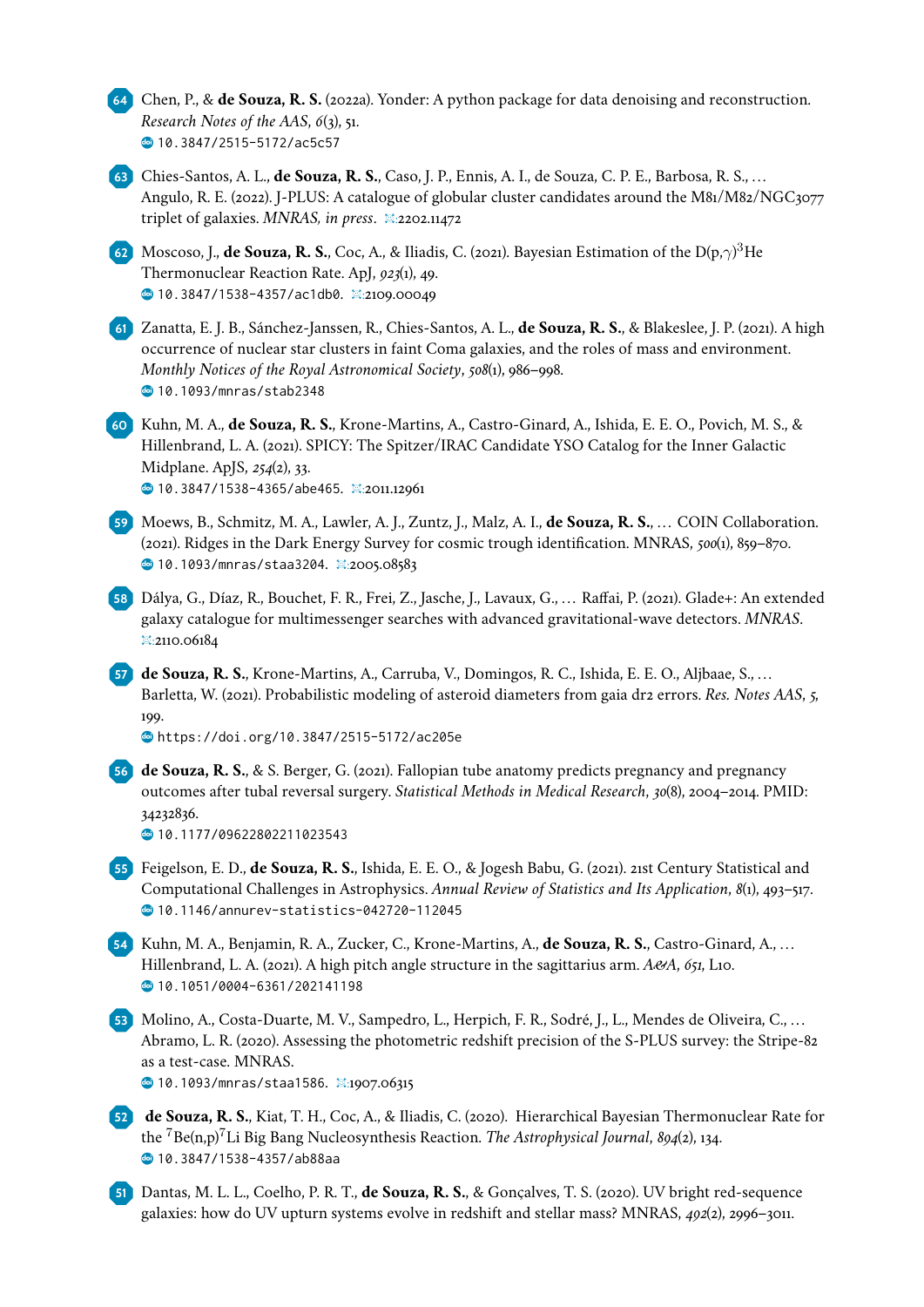$\bullet$  [10.1093/mnras/stz3609](https://doi.org/10.1093/mnras/stz3609). ¤:1908.06775



**3 9** Dálya, G., Galgóczi, G., Dobos, L., Frei, Z., Heng, I. S., Macas, R., . . . **de Souza, R. S.** (2018). GLADE: A galaxy catalogue for multimessenger searches in the advanced gravitational-wave detector era. MNRAS, *479*, 2374–2381.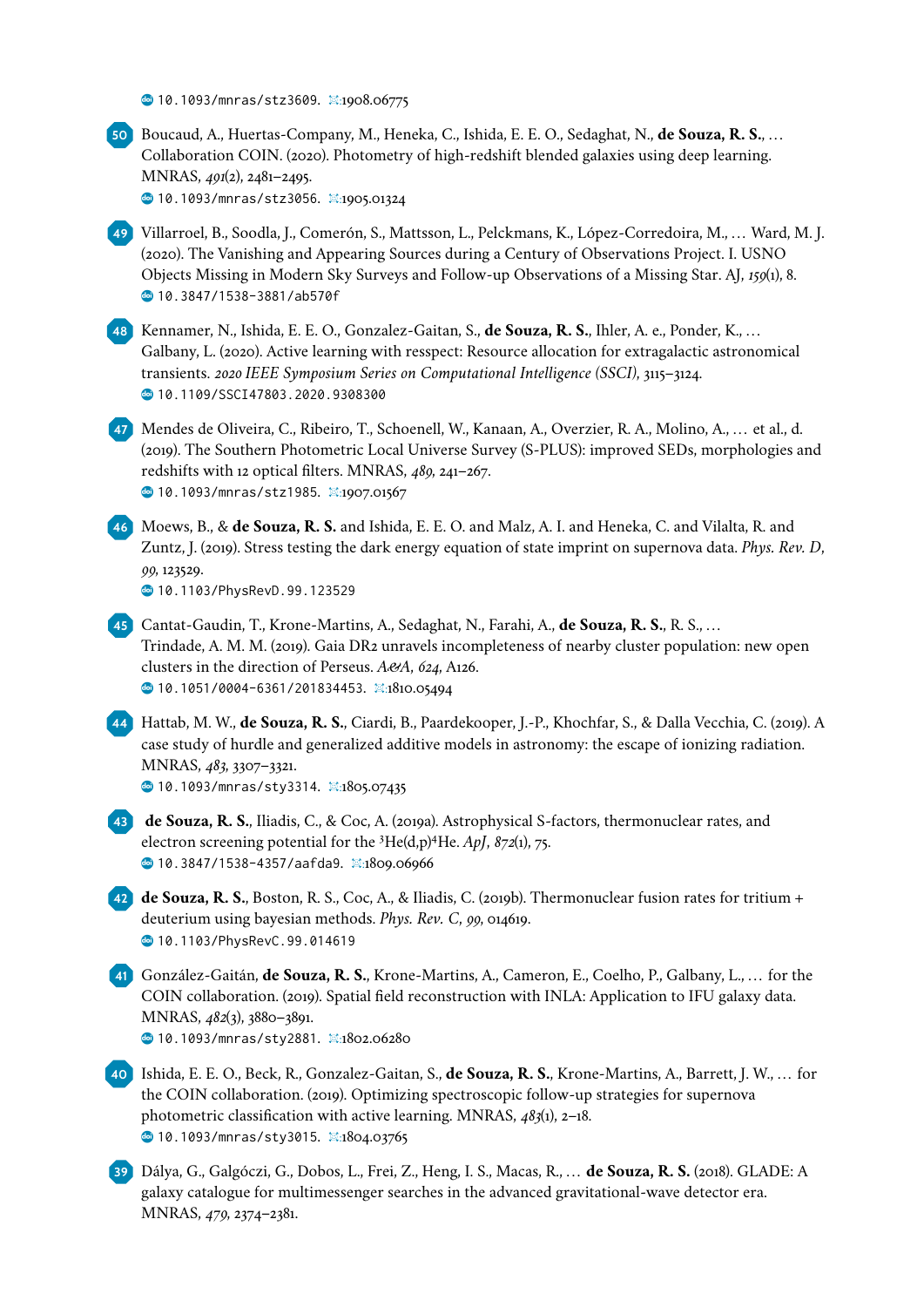$\bullet$  [10.1093/mnras/sty1703](https://doi.org/10.1093/mnras/sty1703). ¤:1804.05709

**3 8** Long, J. P., & **de Souza, R. S.** (2018). Wiley statsref: Statistics reference online, 1–11. **<u></u> [10.1002/9781118445112.stat07996](https://doi.org/10.1002/9781118445112.stat07996).** □:1707.05834

**3 7** Vilalta, R., Ishida, E. E. O., Beck, R., Sutrisno, R., **de Souza, R. S.**, & Mahabal, A. (2017). Photometric redshift estimation: An active learning approach. *2017 IEEE Symposium Series on Computational Intelligence (SSCI)*, 1–8.  $\bullet$  [10.1109/SSCI.2017.8285192](https://doi.org/10.1109/SSCI.2017.8285192)

**3 6** Beck, R., Lin, C.-A., Ishida, E. E. O., Gieseke, F., **de Souza, R. S.**, Costa-Duarte, M. V., . . . Krone-Martins, A. (2017). On the realistic validation of photometric redshifts. MNRAS, *468*, 4323–4339. � [10.1093/mnras/stx687](https://doi.org/10.1093/mnras/stx687)

**3 5 de Souza, R. S.**, Dantas, M. L. L., Costa-Duarte, M. V., Feigelson, E. D., Killedar, M., Lablanche, P.-Y., . . . Gieseke, F. (2017). A probabilistic approach to emission-line galaxy classification. MNRAS, *472*(3), 2808–2822.

<sup>4</sup> [10.1093/mnras/stx2156](https://doi.org/10.1093/mnras/stx2156). ¤:1703.07607

- **3 4** Ripple, W. J., Wolf, C., Newsome, T. M., Galetti, M., Alamgir, M., Crist, E., . . . **de Souza, R. S.**), ( (2017). World scientists warning to humanity: A second notice. *BioScience*, *67*(12), 1026–1028. � [10.1093/biosci/bix125](https://doi.org/10.1093/biosci/bix125)
- **3 3** Gupta, K. D., Pampana, R., Vilalta, R., Ishida, E. E. O., & **R. S. de Souza**. (2016). Automated supernova Ia classification using adaptive learning techniques. *2016 IEEE Symposium Series on Computational Intelligence (SSCI)*, 1–8.  $\bullet$  [10.1109/SSCI.2016.7849951](https://doi.org/10.1109/SSCI.2016.7849951)

**3 2 de Souza, R. S.**, Dantas, M. L. L., Krone-Martins, A., Cameron, E., Coelho, P., Hattab, M. W., . . . COIN Collaboration. (2016). Is the cluster environment quenching the Seyfert activity in elliptical and spiral galaxies? MNRAS, *461*, 2115–2125.

<sup>6</sup> [10.1093/mnras/stw1459](https://doi.org/10.1093/mnras/stw1459). ¤1603.06256

- **3 1** Sasdelli, M., Ishida, E. E. O., Vilalta, R., Aguena, M., Busti, V. C., Camacho, H., . . . Mazzali, P. A. (2016). Exploring the spectroscopic diversity of Type Ia supernovae with DRACULA: a machine learning approach. MNRAS, *461*, 2044–2059.  $\bullet$  [10.1093/mnras/stw1228](https://doi.org/10.1093/mnras/stw1228). ¤:1512.06810
- **3 0** Ishida, E. E. O., Vitenti, S. D. P., Penna-Lima, M., Cisewski, J., **de Souza, R. S.**, Trindade, A. M. M., . . . COIN Collaboration. (2015). COSMOABC: Likelihood-free inference via Population Monte Carlo Approximate Bayesian Computation. *Astronomy and Computing*, *13*, 1–11.  $\bullet$  [10.1016/j.ascom.2015.09.001](https://doi.org/10.1016/j.ascom.2015.09.001).  $\Xi$ :1504.06129
- **2 9 de Souza, R. S.**, Hilbe, J. M., Buelens, B., Riggs, J. D., Cameron, E., Ishida, E. E. O., . . . Killedar, M. (2015). The overlooked potential of generalized linear models in astronomy - III. Bayesian negative binomial regression and globular cluster populations. MNRAS, *453*, 1928–1940. � [10.1093/mnras/stv1825](https://doi.org/10.1093/mnras/stv1825). �:1506.04792
- **2 8 de Souza, R. S.**, Cameron, E., Killedar, M., Hilbe, J., Vilalta, R., Maio, U., . . . Riggs, J. D. (2015). The overlooked potential of Generalized Linear Models in astronomy, I: Binomial regression. *Astronomy and Computing*, *12*, 21–32.

<sup>3</sup> [10.1016/j.ascom.2015.04.002](https://doi.org/10.1016/j.ascom.2015.04.002). 耳1409.7696

**2 7 de Souza, R. S.**, & Ciardi, B. (2015a). AMADA-Analysis of multidimensional astronomical datasets. *Astronomy and Computing*, *12*, 100–108.

� [10.1016/j.ascom.2015.06.006](https://doi.org/10.1016/j.ascom.2015.06.006). �:1503.07736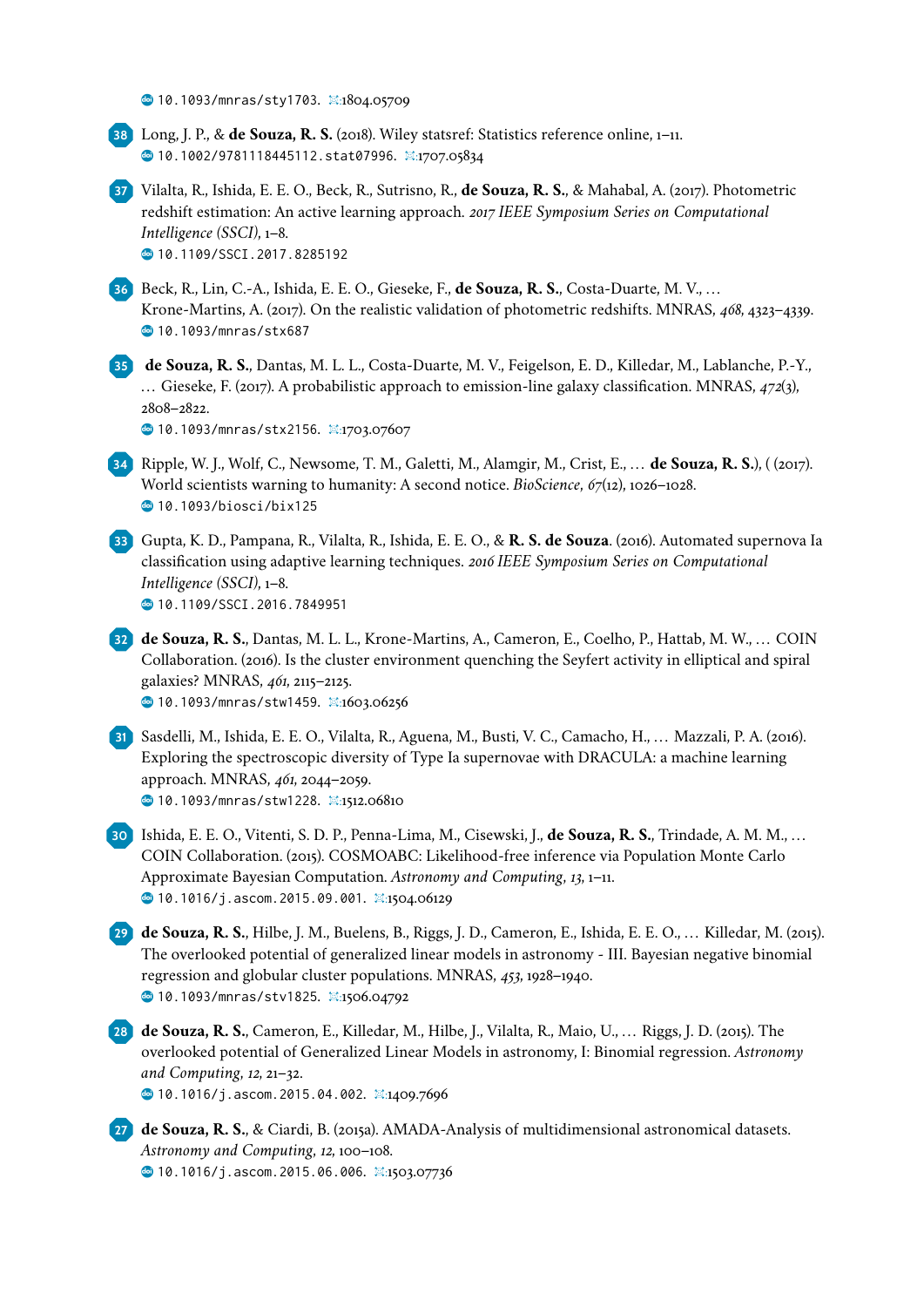**2 6** Elliott, J., **de Souza, R. S.**, Krone-Martins, A., Cameron, E., Ishida, E. E. O., & Hilbe, J. (2015). The overlooked potential of Generalized Linear Models in astronomy-II: Gamma regression and photometric redshifts. *Astronomy and Computing*, *10*, 61–72.  $\bullet$  [10.1016/j.ascom.2015.01.002](https://doi.org/10.1016/j.ascom.2015.01.002).  $\Xi$ :1409.7699

**2 5** Koopmans, L., Pritchard, J., Mellema, G., Aguirre, J., Ahn, K., Barkana, R., . . . Trott, C. (2015). The Cosmic Dawn and Epoch of Reionisation with SKA. *Advancing Astrophysics with the Square Kilometre Array (AASKA14)*, 1. �:1505.07568

**2 4** Krone-Martins, A., Ishida, E. E. O., & **de Souza, R. S.** (2014). The first analytical expression to estimate photometric redshifts suggested by a machine. MNRAS, *443*, L34–L38. � [10.1093/mnrasl/slu067](https://doi.org/10.1093/mnrasl/slu067). �:1308.4145

**2 3 de Souza, R. S.**, Ishida, E. E. O., Whalen, D. J., Johnson, J. L., & Ferrara, A. (2014). Probing the stellar initial mass function with high-z supernovae. MNRAS, *442*, 1640–1655. <sup>4</sup> [10.1093/mnras/stu984](https://doi.org/10.1093/mnras/stu984). **草1401.2995** 

**2 2 de Souza, R. S.**, Maio, U., Biffi, V., & Ciardi, B. (2014). Robust PCA and MIC statistics of baryons in early minihaloes. MNRAS, *440*, 240–248. **@ [10.1093/mnras/stu274](https://doi.org/10.1093/mnras/stu274).**  \$1308.6009

**2 1** Ishida, E. E. O., Abdalla, F. B., & **de Souza, R. S.** (2014). Improved KPCA for supernova photometric classification. *306*, 326–329.  $\bullet$  [10.1017/S1743921314010928](https://doi.org/10.1017/S1743921314010928)

- **2 0** Hilbe, J. M., Riggs, J., Wandelt, B. D., **de Souza, R. S.**, Ishida, E. E. O., Cisewski, J., . . . Impey, C. (2014). Life, the universe, and everything. *Significance*, *11*(5), 48–75. � [10.1111/j.1740-9713.2014.00785.x](https://doi.org/10.1111/j.1740-9713.2014.00785.x)
- **1 9 de Souza, R. S.**, Ishida, E. E. O., Johnson, J. L., Whalen, D. J., & Mesinger, A. (2013). Detectability of the first cosmic explosions. MNRAS, *436*, 1555–1563. <sup>6</sup> [10.1093/mnras/stt1680](https://doi.org/10.1093/mnras/stt1680). ¤1306.4984
- **1 8 de Souza, R. S.**, Mesinger, A., Ferrara, A., Haiman, Z., Perna, R., & Yoshida, N. (2013). Constraints on warm dark matter models from high-redshift long gamma-ray bursts. MNRAS, *432*, 3218–3227. � [10.1093/mnras/stt674](https://doi.org/10.1093/mnras/stt674). �:1303.5060
- **1 7** Ishida, E. E. O., & **de Souza, R. S.** (2013). Kernel PCA for Type Ia supernovae photometric classification. MNRAS, *430*, 509–532.

� [10.1093/mnras/sts650](https://doi.org/10.1093/mnras/sts650). �:1201.6676

- **1 6 de Souza, R. S.**, Ciardi, B., Maio, U., & Ferrara, A. (2013). Dark matter halo environment for primordial star formation. MNRAS, *428*, 2109–2117. � [10.1093/mnras/sts181](https://doi.org/10.1093/mnras/sts181). �:1209.0825
- **1 5 de Souza, R. S.**, Krone-Martins, A., Ishida, E. E. O., & Ciardi, B. (2012). Searching for the first stars with the Gaia mission. A&A, *545*, A102. � [10.1051/0004-6361/201118746](https://doi.org/10.1051/0004-6361/201118746). �:1112.6270
- **1 4 de Souza, R. S.**, & Opher, R. (2011). Origin of intense magnetic fields near black holes due to non-minimal gravitational-electromagnetic coupling. *Physics Letters B*, *705*, 292–293. � [10.1016/j.physletb.2011.10.045](https://doi.org/10.1016/j.physletb.2011.10.045). �:0804.4895
- **1 3** Ishida, E. E. O., & **de Souza, R. S.**and Ferrara, A. (2011). Probing cosmic star formation up to z= 9.4 with gamma-ray bursts. MNRAS, *418*, 500–504. � [10.1111/j.1365-2966.2011.19501.x](https://doi.org/10.1111/j.1365-2966.2011.19501.x). �:1106.1745
- **1 2 de Souza, R. S.**, Yoshida, N., & Ioka, K. (2011). Populations III.1 and III.2 gamma-ray bursts: constraints on the event rate for future radio and X-ray surveys. A&A, *533*, A32.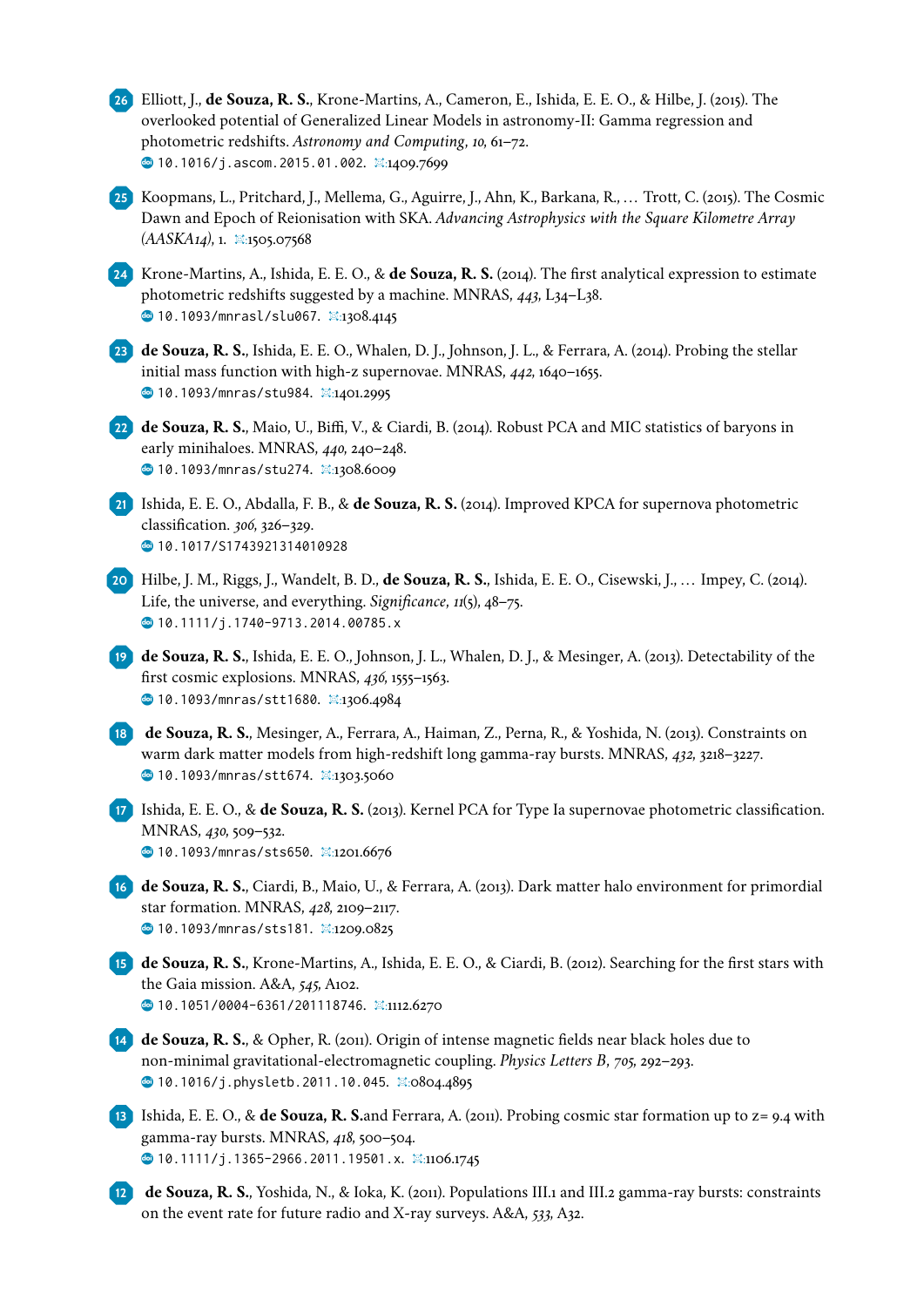$\bullet$  [10.1051/0004-6361/201117242](https://doi.org/10.1051/0004-6361/201117242).  $\overline{\mathfrak{D}}$ :1105.2395

**1 1 de Souza, R. S.**, Rodrigues, L. F. S., Ishida, E. E. O., & Opher, R. (2011). The effect of a single supernova explosion on the cuspy density profile of a small-mass dark matter halo. MNRAS, *415*, 2969–2973. � [10.1111/j.1365-2966.2011.18916.x](https://doi.org/10.1111/j.1365-2966.2011.18916.x). �:1104.2850

**1 0** Ishida, E. E. O., & **de Souza, R. S.** (2011). Hubble parameter reconstruction from a principal component analysis: minimizing the bias. A&A, *527*, A49.  $\bullet$  [10.1051/0004-6361/201015281](https://doi.org/10.1051/0004-6361/201015281).  $\overline{2}$ :1012.5335

**<sup>9</sup> de Souza, R. S.**, Rodrigues, L. F. S., & Opher, R. (2011). Random primordial magnetic fields and the gas content of dark matter haloes. MNRAS, *410*, 2149–2155. � [10.1111/j.1365-2966.2010.17588.x](https://doi.org/10.1111/j.1365-2966.2010.17588.x). �:1005.0639

**<sup>8</sup> de Souza, R. S.**, & Ishida, E. E. O. (2010). An analytical approach to the dwarf galaxies cusp problem. A&A, *524*, A74. � [10.1051/0004-6361/201015330](https://doi.org/10.1051/0004-6361/201015330). �:1012.5336

**<sup>7</sup> de Souza, R. S.**, & Opher, R. (2010a). Are the magnetic fields of millisecond pulsars ∼10<sup>8</sup> G? Ap&SS, *330*, 267–271. � [10.1007/s10509-010-0411-1](https://doi.org/10.1007/s10509-010-0411-1). �:1004.2976

**<sup>6</sup>** Rodrigues, L. F. S., **de Souza, R. S.**, & Opher, R. (2010). Suppression of small baryonic structures due to a primordial magnetic field. MNRAS, *406*, 482–485. � [10.1111/j.1365-2966.2010.16677.x](https://doi.org/10.1111/j.1365-2966.2010.16677.x). �:1003.2829

**<sup>5</sup> de Souza, R. S.**, & Opher, R. (2010b). Origin of magnetic fields in galaxies. Phys. Rev. D, *81*(6), 067301.  $\bullet$  [10.1103/PhysRevD.81.067301](https://doi.org/10.1103/PhysRevD.81.067301). 其:0910.5248

**4 de Souza, R. S.**, & Opher, R. (2010c). Origin of 10<sup>15</sup>-10<sup>16</sup> G magnetic fields in the central engine of gamma ray bursts. J. Cosmology Astropart. Phys., *2*, 022. � [10.1088/1475-7516/2010/02/022](https://doi.org/10.1088/1475-7516/2010/02/022). �:0910.5258

**<sup>3</sup>** Laganá, T. F., **de Souza, R. S.**, & Keller, G. R. (2010). On the influence of non-thermal pressure on the mass determination of galaxy clusters. A&A, *510*, A76.  $\bullet$  **[10.1051/0004-6361/200911855](https://doi.org/10.1051/0004-6361/200911855).** p:0911.0647

**<sup>2</sup> de Souza, R. S.**, & Opher, R. (2008). Origin of primordial magnetic fields. Phys. Rev. D, *77*(4), 043529.  $\bullet$  [10.1103/PhysRevD.77.043529](https://doi.org/10.1103/PhysRevD.77.043529).  $\Xi$ :0607181

**<sup>1</sup>** Freaza, M. P., **de Souza, R. S.**, & Waga, I. (2002). Cosmic acceleration and matter creation. Phys. Rev. D, *66*(10), 103502.  $\bullet$  [10.1103/PhysRevD.66.103502](https://doi.org/10.1103/PhysRevD.66.103502)

#### **Books**

**<sup>1</sup>** Hilbe, J. M., **de Souza, R. S.**, & Ishida, E. E. O. (2017). *Bayesian Models for Astrophysical Data Using R, JAGS, Python, and Stan, Cambridge University Press*.  $\bullet$  [10.1017/CBO9781316459515](https://doi.org/10.1017/CBO9781316459515)

#### **Books Chapters**

**<sup>2</sup>** Delli Veneri, M., Desdoigts, L., Schmitz, M. A., Krone-Martins, A., Ishida, E. E. O., Tuthill, P., . . . Picariello, A. (2021). *Periodic Astrometric Signal Recovery Through Convolutional Autoencoders*. � [10.1007/978-3-030-65867-0\\\_8](https://doi.org/10.1007/978-3-030-65867-0\_8)

**<sup>1</sup>** El Bouchefry, K., & **de Souza, R. S.** (2020). *Chapter 12 - learning in big data: Introduction to machine learning from knowledge discovery in big data from astronomy and earth observation*.